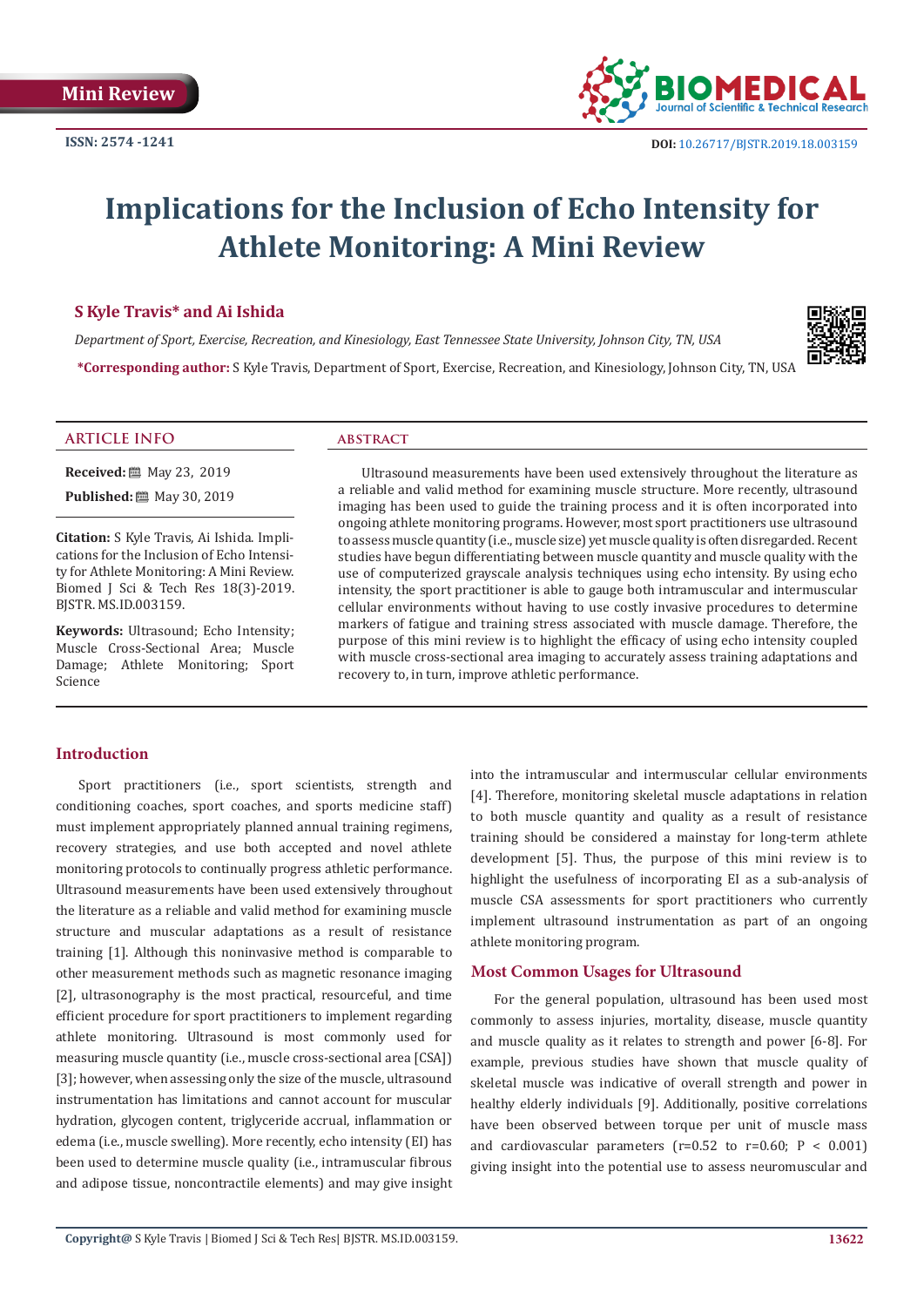cardiovascular performance. Echo intensity has been shown to independently contribute to muscle strength in both middle-aged and elderly persons and has shown the same contribution in the athletic population [10].

Contemporaneously, sport practitioners have used similar methods to specifically access muscle quantity to determine the effectiveness of periodization and programming as well as an athlete's potential performance capability (i.e., talent identification) [11,12]. For example, in a squadron of track and field athletes ranging from throwers to distance runners, despite their

high amount of body fat, the throwers ability to express strength and power was associated with the lowest EI values (63.4±5.2 au) compared to athletes of other disciplines. Hirsch et al. [13] showed that when evaluating muscle characteristics in addition to body composition assessments EI would be valuable for detecting performance improvements, preventing injuries, and assessing potential health risks. Considering that muscle CSA has been shown to be indicative of performance regarding overall strength, power output, rate of force development, and jumping ability, EI seems to be a sufficient sub-analysis for sport practitioners to assess training adaptations and recovery across a broader spectrum (Figure 1).



**Figure 1:** Ultrasound vastus lateralis imaging and grayscale analysis software histogram output. Note: Image A is a direct output from the ultrasound machine. Image B is the computer aided grayscale analysis software with the histogram output. CSA= muscle cross-sectional area; EI= echo intensity. Count corresponds to muscle CSA: 32457=32.457 cm2 . Mean corresponds to EI value: 64au.

### **Implementing the Sub-Analysis**

By extracting the image produced from an ultrasound collection period, EI may be used to quantify the quality of the muscle using grayscale analysis that analyzes the pixel count which provides a score ranging from 0 to 256 au (0=black and 256=white) [8] (Figure 1). Across the grayscale spectrum, individuals with high muscle quality tends to be hypoechoic or closer to 0 [14] whereas those with poor muscle quality tend to be hyperechoic or closer to 256 [15]. This information is visually presented on the output system provided by a histogram display. A hypoechoic EI output would be associated with a high amount of lean body mass, ideal body composition, low inflammation and low edema or, acutely, an athlete in a recovered state with the histogram peaking towards the left [16]. A hyperechoic EI output would be associated with high-fat mass and poor body composition or possibly an acute physiological disturbance such as inflammation, increased creatine kinase from muscle breakdown, or edema (i.e., histogram peaking towards the right) [17].

# **Athlete Monitoring**

Considering that muscle CSA is typically already analyzed for ultrasound imaging, sport practitioners may use a computerized

grayscale analysis software to gather the desired information that includes the CSA and EI value for a given image simultaneously (Figure 1). Echo intensity may be used longitudinally for longterm athlete monitoring (Figure 2) or for more frequent testing to observe an athlete's acute training responses (Figure 3). This assessment would be most useful to compare muscle characteristic changes during preparatory training periods to competition preparation training periods [18]. Sport practitioners who use true periodized training models (i.e., annual planning) often incorporate athlete monitoring testing sessions throughout a given year [19]. Most frequently, these testing sessions occur at the beginning, in the middle, and at the end of an annual training year [20]. Sport practitioners may use an image transparency function for successive CSA and EI outputs to determine positive or negative shifts from the output diagram (e.g., Figure 2 shows an improvement in muscle quality). It is important to note, that ultrasound images are typically collected after 24-48 hours of rest or during active recovery periods [21] and should be collected in accordance with previously published methodology to acquire accurate results for both CSA and EI analyses (Figure 2).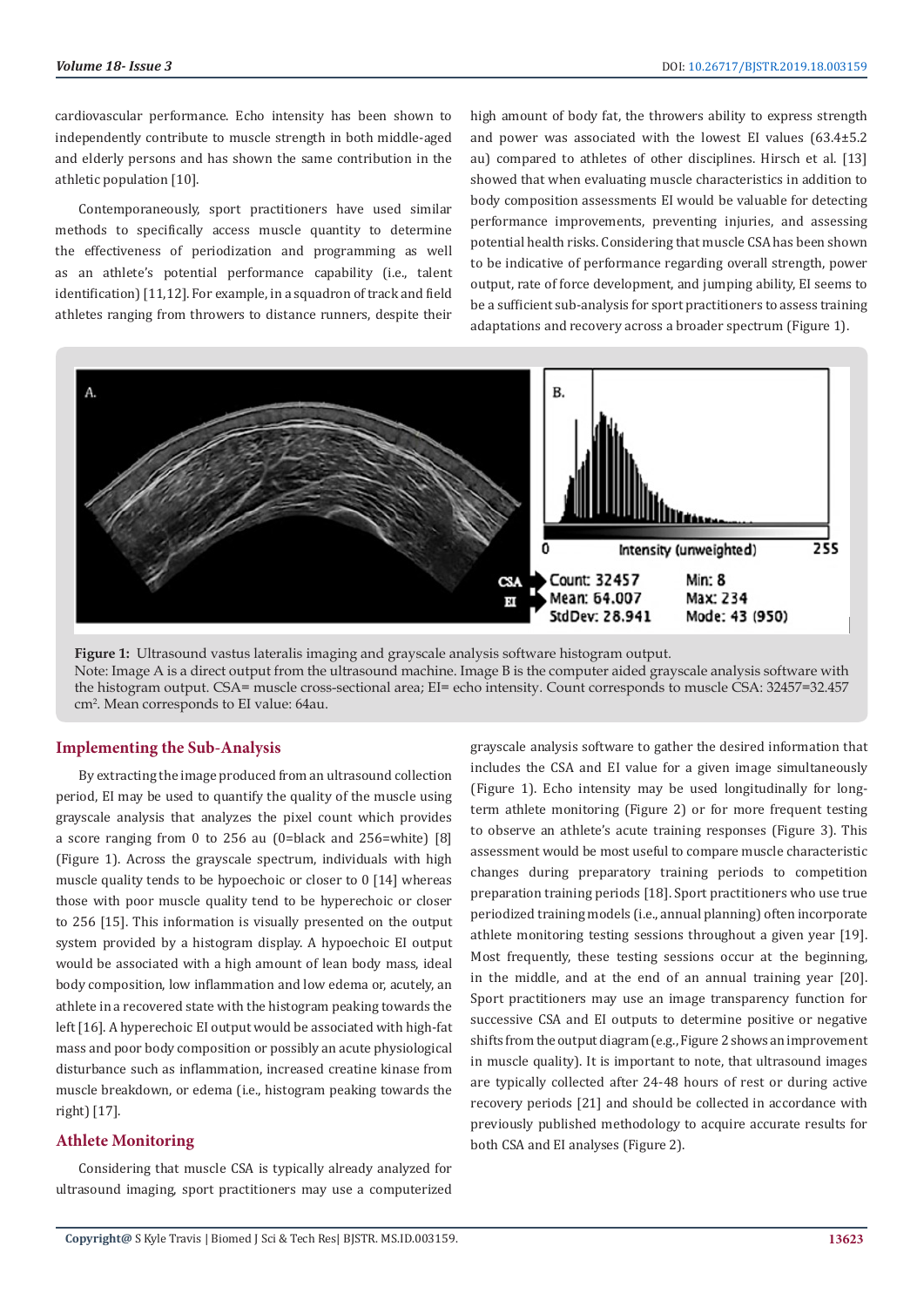

**Figure 2:** Echo intensity for longitudinal athlete monitoring.

Note: Sample output 3 represents a baseline measurement. Sample output 2 represents a mid-training cycle measurement. Sample output 1 represents a final measurement post-training cycle.





From an acute perspective, the same image transparency function may be used from microcycle to microcycle (i.e., week to week) or bi-weekly to assess more frequent muscle alterations and adaptations [22]. In this case, muscle quantity outputs may be analyzed as a false-positive due to acute muscle swelling. Recently, Damas et al. [9] showed that the ratio of EI to muscle thickness at week three of a resistance training program was significantly altered relative to baseline due to edema rather than an actual improvement in muscle quantity or quality. Therefore, an acute change in the peak of the histogram shifting right may give insight into possible triglyceride accrual, water and glycogen retention, or overall muscle damage [23]. Sport practitioners may use this information to guide the training process to get a better understanding of how the athlete responds to specific training phases (i.e., accumulation, transmutation, realization) in relation to the total work accomplished and the time it takes for the local muscle to fully recover [24]. Acute hyperechoic values over a 4-week mesocycle have been shown to mask the ability to produce force for maximal 1-repetition-maximum strength [25]. Therefore, acute EI values may guide sport practitioners' decisions leading into a competition to ensure that athletes are adequately recovered to express peak levels of performance on the day of competition (Figure 3).

# **Conclusion**

The evidence presented on this topic provides insight into the rationale behind incorporating EI into an ongoing athlete monitoring program, particularly for sport practitioners who already use ultrasound measurements. Although it is not as common, multisite ultrasound collection for upper and lower extremities (e.g., triceps and vastus lateralis) may be warranted to determine an upper-tolower extremity EI ratio to understand whole body muscle quality [26]. This information may aid in guiding the training process further in the case that if lower extremity acute EI is altered significantly, upper body training may be implemented and emphasized accordingly. Further, if an athlete's muscle quantity improves but muscle quality does not change over the course of an annual training year, the sport practitioner should consider adjusting the training protocol to elicit the desired adaptions. However, it should be noted that further EI studies need to be carried out to ensure that EI outputs correspond to actual physiological changes taking place within muscle tissue to negate more expensive, costly procedures such as muscle biopsies or blood draws [27]. We advocate for sport practitioners to assess large muscles that are easily accessible and often examined throughout the literature (e.g., vastus lateralis) so that data-driven decisions may be made regarding training or practices changes. Incorporating EI does not require additional time for the athlete monitoring process to be carried out nor further analysis procedures; EI provides an additional variable to account for both intramuscular and intermuscular muscular environments in relation to overall recovery and adaption that, in turn, improves performance.

### **References**

- 1. [Aagaard P, Andersen JL, Bennekou M, Larsson B, Olesen JL, et al. \(2011\)](https://www.ncbi.nlm.nih.gov/pubmed/21362056) [Effects of resistance training on endurance capacity and muscle fiber](https://www.ncbi.nlm.nih.gov/pubmed/21362056) [composition in young top-level cyclists. Scand J Med Sci Sports 21\(6\):](https://www.ncbi.nlm.nih.gov/pubmed/21362056) [e298-307.](https://www.ncbi.nlm.nih.gov/pubmed/21362056)
- 2. [Abe T, DeHoyos DV, Pollock ML, Garzarella L \(2000\) Time course for](https://www.ncbi.nlm.nih.gov/pubmed/10638374) [strength and muscle thickness changes following upper and lower body](https://www.ncbi.nlm.nih.gov/pubmed/10638374) [resistance training in men and women. Eur J Appl Physiol 81\(3\): 174-](https://www.ncbi.nlm.nih.gov/pubmed/10638374) [180.](https://www.ncbi.nlm.nih.gov/pubmed/10638374)
- 3. [Abe T, Nakatani M, Loenneke JP \(2018\) Relationship between ultrasound](https://www.ncbi.nlm.nih.gov/pubmed/28795485) [muscle thickness and MRI-measured muscle cross-sectional area in the](https://www.ncbi.nlm.nih.gov/pubmed/28795485) [forearm: a pilot study. Clin Physiol Funct Imaging 38\(4\): 652-655.](https://www.ncbi.nlm.nih.gov/pubmed/28795485)
- 4. [Arts IMP, Pillen S, Schelhaas HJ Overeem S, Zwarts MJ \(2010\) Normal](https://www.ncbi.nlm.nih.gov/pubmed/19722256) [values for quantitative muscle ultrasonography in adults. Muscle Nerve](https://www.ncbi.nlm.nih.gov/pubmed/19722256) [41\(1\): 32-41.](https://www.ncbi.nlm.nih.gov/pubmed/19722256)
- 5. [Bazyler CD, Mizuguchi S, Harrison AP, Sato K, Kavanaugh AA, et al. \(2017\)](https://www.ncbi.nlm.nih.gov/pubmed/27575250) [Changes in Muscle Architecture, Explosive Ability, and Track and Field](https://www.ncbi.nlm.nih.gov/pubmed/27575250) [Throwing Performance Throughout a Competitive Season and After a](https://www.ncbi.nlm.nih.gov/pubmed/27575250) [Taper. J Strength Cond Res 31\(10\): 2785-2793.](https://www.ncbi.nlm.nih.gov/pubmed/27575250)
- 6. [Bazyler CD, Mizuguchi S, Kavanaugh AA, McMahon JJ, Comfort P, et al.](https://www.ncbi.nlm.nih.gov/pubmed/29035592) [\(2018\) Returners Exhibit Greater Jumping Performance Improvements](https://www.ncbi.nlm.nih.gov/pubmed/29035592) [During a Peaking Phase Compared to New Players on a Volleyball Team.](https://www.ncbi.nlm.nih.gov/pubmed/29035592) [Int J Sports Physiol Perform 13\(6\): 709-716.](https://www.ncbi.nlm.nih.gov/pubmed/29035592)